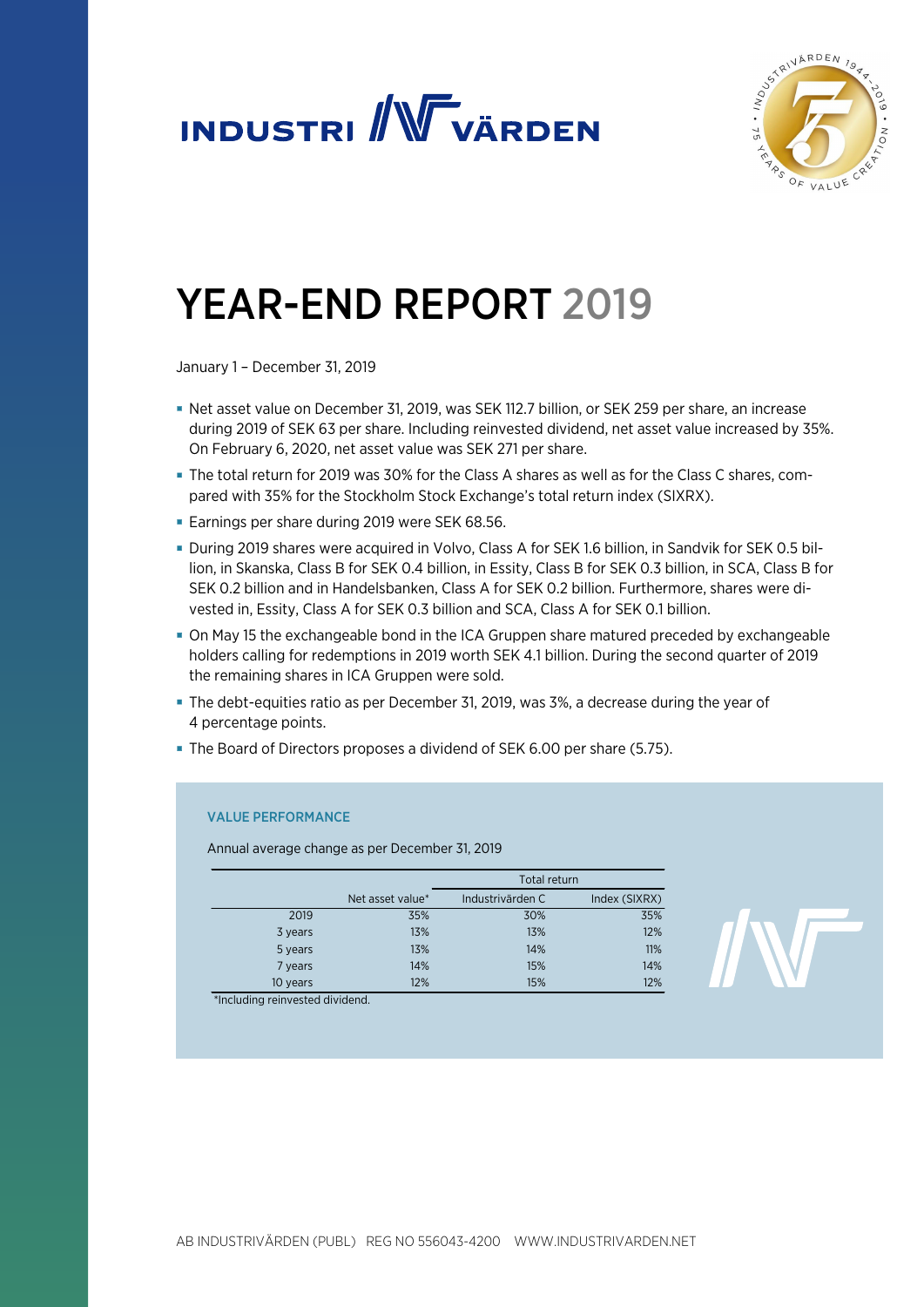# CEO's message

#### EXTERNAL FACTORS

The global economy slowed in 2019, albeit with large variations between geographies and sectors. The economy continued to perform well in North America, while a slowdown transpired primarily in Europe and Asia. Looking at various sectors, manufacturing showed declining growth, while the service sector performed relatively well. Despite a developing economic slowdown in 2019 and weaker outlook for 2020, the stock market performed very well during the previous year. The Stockholm Stock Exchange generated a total return of 35%. The historically low real interest rates continued to buttress the stock market. However, external areas of concern, such as rising geopolitical tension, trade barriers and Brexit, resulted in periods of higher volatility.

#### INDUSTRIVÄRDEN'S PERFORMANCE

During 2019 Industrivärden's net asset value grew by SEK 63 per share to SEK 112.7 billion. This represents an increase of 35% including reinvested dividend, which is on par with the Stockholm Stock Exchange's total return index, which grew 35%.

The total return for Industrivärden's stock in 2019 was 30% for both the Class A and Class C shares. The difference between growth in net asset value and the share price reflects a wider discount to net asset value during the year. At the same time one can note that the stock has performed well over time with an excess annual return for the Class C shares of 1 and 3 percentage points, respectively, during the last three- and five-year periods.

2019 was yet another eventful year. During the spring we sold our remaining ownership position in ICA Gruppen and can thereby look back on what was a good deal for Industrivärden, with an average annualized total return of 22% during the holding period. At the same time, the transaction reduced our debt and increased our financial flexibility. For the full year the debtequities ratio decreased by 4 percentage points to 3%. With this as a starting point, in 2019 we took advantage of opportunities on a number of occasions to increase our exposure to portfolio companies that we believe have long-term attractive value potential. During the year we invested a net total of SEK 2.7 billion in our portfolio companies, of which SEK 1.6 billion in Volvo, SEK 0.5 billion in Sandvik, SEK 0.4 billion in Skanska and SEK 0.2 billion in Handelsbanken. We also carried out transactions in Essity and SCA, most of which were made to shift Class A shares to Class B shares and thereby create scope to maneuver and increase our equity stakes over time.

#### PORTFOLIO COMPANIES

Sandvik continued its efficiency improvement work and presented new financial and sustainability targets. A number of structure measures were also carried out, such as the sale of Varel, at the same time that Sandvik strengthened its business areas through a number of well-considered smaller acquisitions. Stefan Widing took office on February 1, 2020, as new CEO. Volvo also carried out measures for greater flexibility as well as capacity adjustments to a weaker market situation. At the end of the year Volvo announced its intention to form a strategic alliance with Isuzu Motors, in order to create a stronger, combined heavy-duty truck business for Isuzu Motors and UD Trucks in Japan and across international markets. Essity has taken a number of efficiency improvement measures and delivered favorable earnings in line with its targets. Under the leadership of its new CEO, Carina Åkerström, Handelsbanken has carried out a focusing of its business on profitable areas in which the bank has clear strengths. It has also launched an action program for lower costs. Ericsson continued to strengthen both its profitability and cash flow, and is growing organically in its core businesses. The company's successful growth in 5G – the next generation of mobile networks – is a good example of this. As a result of investigations regarding regulatory violations, a settlement has been reached with the U.S. authorities, which among other things, resulted in penalties totaling approximately SEK 10 billion. SCA continued its targeted efficiency improvement work at the time that it has worked with capacity increases at its mills in Östrand, Munksund and Obbola. At year-end, SCA changed the accounting method used for valuation of the company's forest asset, recognizing significant value. At Skanska, the company has worked on implementation of a strategic plan aimed at sharpening its focus and simplifying its structure. Margins in the largest business stream, construction, have improved. Finally, SSAB encountered more challenging conditions in 2019 and has taken various adaptation measures to give it greater room to maneuver in a weaker market situation.

All-in-all I can affirm that our portfolio companies developed their operations in various ways in 2019 and took a number of measures to minimize risks and capitalize on opportunities arising out of changes in the external operating environment, such as digitalization, electrification and sustainability.

During the past years we have resolutely strengthened both our conditions to exercise a value-creating ownership role and our financial position. With this as a starting point, the Board of Directors proposes that the Annual General Meeting decide to increase the dividend to SEK 6.00 (5.75) per share.

Helena Stjernholm **CEO**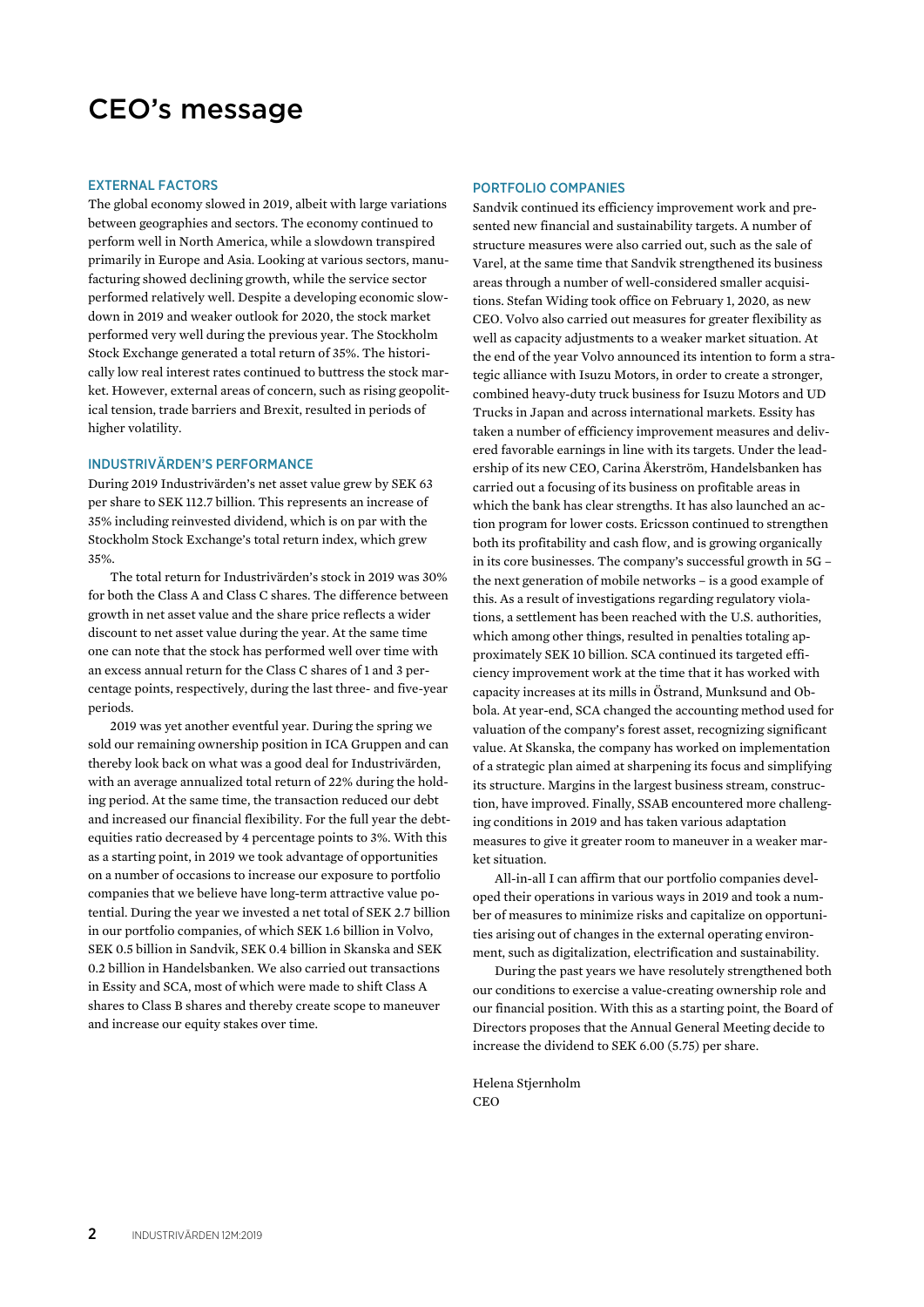# **Overview**

#### INDUSTRIVÄRDEN IN BRIEF

Industrivärden conducts long-term value-creating asset management through active ownership. The operation is conducted in two main processes, investment and active ownership. Active ownership is exercised primarily through involvement in nomination processes for board elections, through board representation and through evaluation of company boards, CEOs and Executive Management. Industrivärden monitors its portfolio companies continuously and where necessary, by influencing the portfolio companies' overall development through their respective boards. Through these measures Industrivärden contributes to the portfolio companies' growth in value over time.

Industrivärden's long-term objective is to increase net asset value and thereby generate a return for the shareholders that exceeds the market's required rate of return. Taking into account the risk profile of the portfolio's investments, the shareholders are to be given a total return which over time is higher than the average for the Stockholm Stock Exchange.

More information can be found at www.industrivarden.net.

#### EQUITIES PORTFOLIO, DECEMBER 31, 2019



# COMPOSITION OF EQUITIES PORTFOLIO AND NET ASSET VALUE

|                           |               |                          | 12/31/2019 |         |                 |              | 12M:2019              |    |
|---------------------------|---------------|--------------------------|------------|---------|-----------------|--------------|-----------------------|----|
|                           |               | Share of<br>ownership, % |            |         | Market value    |              | Total return holdings |    |
|                           |               |                          |            |         |                 | Share of     |                       |    |
| Portfolio companies       | No. of shares | Capital                  | Votes      |         | SEK M SEK/share | value, %     | SEK <sub>M</sub>      | %  |
| Sandvik                   | 155,400,000   | 12.4                     | 12.4       | 28,384  | 65              | 24           | 9,346                 | 49 |
| Volvo A                   | 154,600,000   |                          |            | 24,458  |                 |              |                       | 47 |
| Volvo B                   | 3,600,000     | 7.4                      | 24.1       | 565     | 57              | 21           | 8,037                 |    |
| Handelsbanken A           | 204,900,000   | 10.3                     | 10.5       | 20,674  | 48              | 18           | 1,665                 | 8  |
| Essity A                  | 34,000,000    |                          | 29.2       | 10,251  | 46              | 17           | 6,056                 | 42 |
| Essity B                  | 32,800,000    | 9.5                      |            | 9,899   |                 |              |                       |    |
| Ericsson A                | 86,052,615    | 2.6                      | 15.1       | 7,349   | 17              | 6            | 779                   | 12 |
| Ericsson B                | 1.000.000     |                          |            | 82      |                 |              |                       |    |
| <b>SCAA</b>               | 33,785,290    | 9.7                      | 29.0       | 3,375   | 15              | 6            | 1,985                 | 42 |
| <b>SCAB</b>               | 34.575.273    |                          |            | 3,285   |                 |              |                       |    |
| Skanska A                 | 12,667,500    | 7.4                      | 24.3       | 2,682   | 15              | 6            | 2,387                 | 58 |
| Skanska B                 | 18,500,000    |                          |            | 3,916   |                 |              |                       |    |
| SSAB A                    | 44,334,933    | 4.3                      | 11.8       | 1,456   | 3               | $\mathbf{1}$ | 164                   | 12 |
| Other                     |               |                          |            | 374     |                 | 0            | 62                    |    |
| Equities portfolio        |               |                          |            | 116,750 | 268             | 100          | 30,481                | 33 |
| Interest-bearing net debt |               |                          |            | $-4032$ | -9              |              |                       |    |
| Net asset value           |               |                          |            | 112,718 | 259             |              |                       |    |
| Debt-equities ratio       |               |                          |            | 3%      |                 |              |                       |    |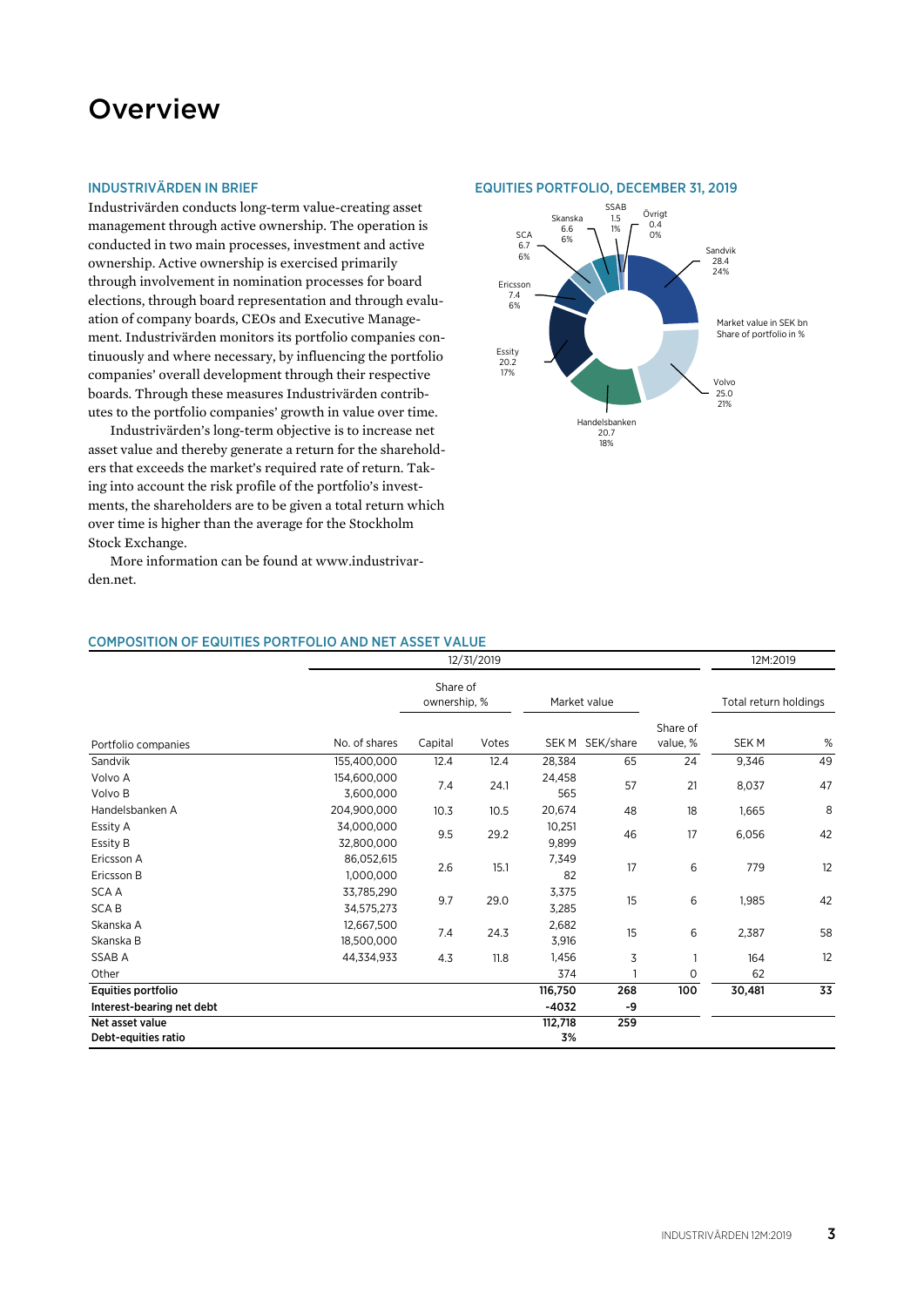# Performance

#### NET ASSET VALUE

Net asset value on December 31, 2019, was SEK 112.7 billion, or SEK 259 per share, an increase of SEK 63 per share during 2019. Including reinvested dividend, net asset value increased by 35%. The Stockholm Stock Exchange's total return index (SIXRX) increased by 35% during the same period.

Net asset value was SEK 271 per share on February 6, 2020.

During the last five- and ten-year periods, net asset value grew annually by 13% and 12%, respectively, including reinvested dividend. The total return index (SIXRX) increased by 11% and 12%, respectively, during the same periods.

Net asset value, December 31, 2019

|                      |        | 12/31/2019 |        | 12/31/2018 |
|----------------------|--------|------------|--------|------------|
|                      | SEK bn | SEK/share  | SEK bn | SEK/share  |
| Equities portfolio   | 116.7  | 268        | 92.2   | 212        |
| Interest-bearing net |        |            |        |            |
| debt                 | $-4.0$ | -9         | $-6.6$ | -15        |
| Adjustment           |        |            |        |            |
| exchangeable         | ۰      |            | $-0.4$ | -1         |
| Net asset value      | 112.7  | 259        | 85.2   | 196        |

Development of net asset value, 10 years



#### EQUITIES PORTFOLIO

During 2019 the value of the equities portfolio, adjusted for purchases and sales, increased by SEK 26.1 billion. On December 31, 2019 the equities portfolio was worth SEK 116.7 billion, or SEK 268 per share. The shareholdings in Sandvik, Volvo and Essity made a significant positive contribution to the equities portfolio's value performance.

On May 15 the exchangeable bond in the ICA Gruppen share matured preceded by exchangeable holders calling for redemptions in 2019 worth SEK 4.1 billion. During the second quarter of 2019 the remaining shares in ICA Gruppen were sold. The transactions have not had any material impact on earnings.





Performance of shareholdings, 3 years

|                            | Annual average total return, % |
|----------------------------|--------------------------------|
| Class of shares            |                                |
| SCA A*                     | 25                             |
| $SCA B*$                   | 24                             |
| Sandvik                    | 20                             |
| Ericsson A                 | 19                             |
| Volvo A                    | 19                             |
| Volvo B                    | 19                             |
| Essity A*                  | 17                             |
| Ericsson B                 | 17                             |
| Essity B*                  | 16                             |
| Total return index (SIXRX) | 12                             |
| Skanska B                  | 4                              |
| SSAB A                     | 0                              |
| Handelsbanken A            | -2                             |
|                            |                                |

\*For calculation method, see page 9.

# CASH FLOW

# *Investment activities*

During 2019 shares were acquired in Volvo, Class A for SEK 1,598 M, in Sandvik for SEK 482 M, in Skanska, Class B for SEK 351 M, in Essity, Class B for SEK 285 M, in SCA, Class B for SEK 215 M and in Handelsbanken, Class A for SEK 189 M. Furthermore shares were divested in, Essity, Class A for SEK 288 M and SCA, Class A for SEK 98 M.

#### *Dividend paid out 2019*

The Annual General Meeting on April 17, 2019 approved the Board of Director's proposed dividend of SEK 5.75 per share (5.50). The total dividend amounted to SEK 2 502 M (2 394).

#### *Dividends received*

During 2019 dividends received amounted to SEK 4 093 M (3 764).

#### *Board of Directors' dividend proposal 2020*

The Board of Directors proposes a dividend of SEK 6.00 per share (5.75) and April 28, 2020, as the record date. The total dividend payout will amount to SEK 2 611 M.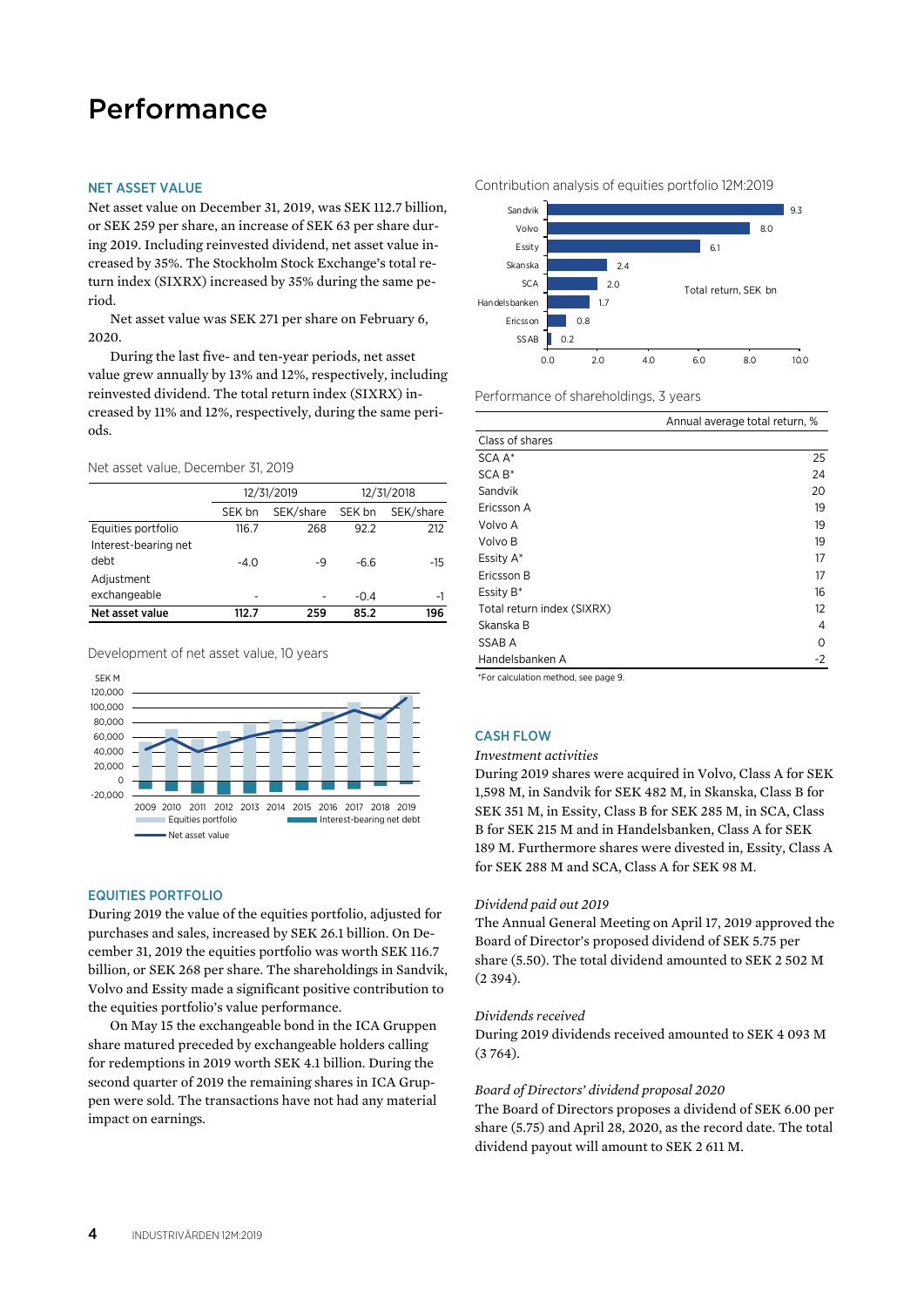#### *Management cost*

The management cost during 2019 was SEK 115 M (121), which on a yearly basis corresponds to 0.10% (0.13) of the equities portfolio's value on December 31, 2019.

# FINANCING

# *Interest-bearing net debt*

Interest-bearing net debt amounted to SEK 4.0 (6.6) billion on December 31, 2019. The debt-equities ratio was 3% (7), and the equity ratio was 96% (91). The debt-equities ratio is calculated as interest-bearing net debt in relation to the market value of the equities portfolio.

During 2019 a new bond of SEK 1.0 billion was issued within the framework of the existing MTN program. The bond was issued primarily for refinancing and has a tenor of three years.

No part of Industrivärden's borrowings is conditional upon any covenants.

Interest-bearing net debt, December 31, 2019

|                              | Credit<br>facility.<br><b>SEK M</b> | Utilized<br>amount.<br>SEK M | Maturity  |
|------------------------------|-------------------------------------|------------------------------|-----------|
| MTN-program                  | 8.000                               | 3.055                        | 2020-2022 |
| Commercial paper             | 3.000                               | 900                          |           |
| Pension debt                 |                                     | 68                           |           |
| Other liabilities            |                                     | 232                          |           |
| <b>Total borrowing</b>       |                                     | 4.255                        |           |
| Less:                        |                                     |                              |           |
| Interest-bearing receivables |                                     | 167                          |           |
| Cash and cash equivalents    |                                     | 56                           |           |
| Interest-bearing net debt    |                                     | 4.032                        |           |

Development of interest-bearing net debt, 5 years



#### *Credit rating*

S&P Global Ratings has issued a credit rating on Industrivärden of A+/Stable/A-1.

### *Exchangeable in ICA Gruppen's stock*

On May 15, 2019 the SEK 4.4 billion exchangeable bond that was issued in 2014 based on ICA Gruppen's stock matured. During the first half of 2019, exchangeable holders called for redemptions corresponding to SEK 4.1 billion, whereby shares in ICA Gruppen were delivered.

### INDUSTRIVÄRDEN SHARE DATA

The market prices for Industrivärden's Class A and C shares on December 31, 2019, were SEK 232.00 and SEK 225.90, respectively. The corresponding market prices on December 31, 2018, were SEK 183.20 and SEK 179.20, respectively.

The total return during the year 2019 was 30% for the Class A as well as for the Class C shares. The Stockholm Stock Exchange's total return index (SIXRX) was 35% during the same period.

The total return for Industrivärden's shares over longer periods of time are shown in the table on page 1 and for specific years in the table below.

Value performance the respective year



At the 2011 Annual General Meeting, a share conversion clause was added to the Articles of Association. Shareholders have the right at any time to request conversion of Class A shares to Class C shares. During 2019, 117 shares were converted.

#### Share structure, December 31, 2019

|               |              | Capital. | Votes. |
|---------------|--------------|----------|--------|
| No. of shares | No. of votes | %        | %      |
| 268.183.340   | 268.183.340  | 61.6     | 94.1   |
| 167.026.537   | 16.702.653   | 38.4     | 5.9    |
| 435,209,877   | 284,885,993  | 100.0    | 100.0  |
|               |              |          |        |

Stockholm, February 7, 2020

Helena Stjernholm **CEO**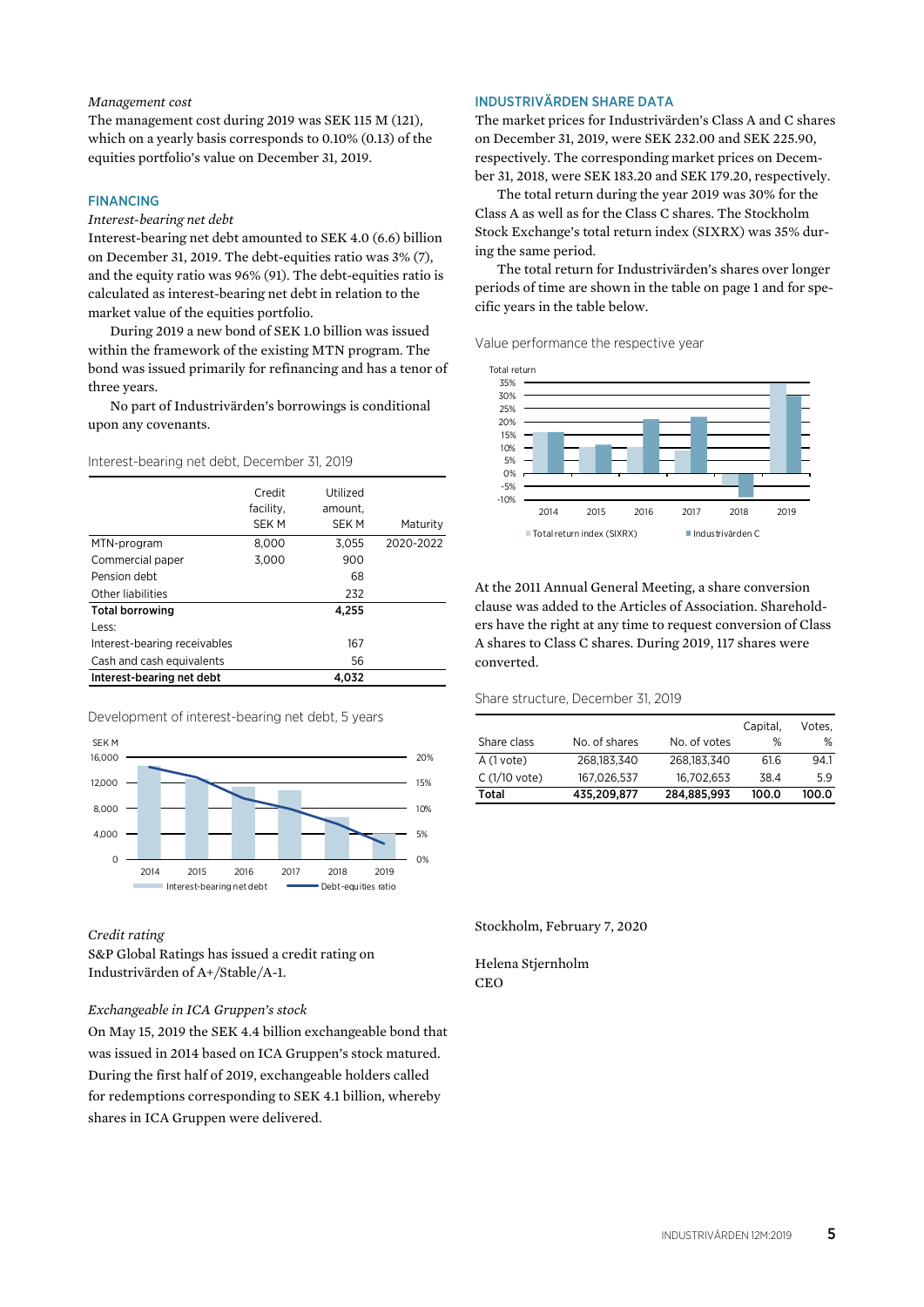# NOMINATING COMMITTEE'S RECCOMENDATION FOR BOARD OF DIRECTORS

The Nominating Committee of AB Industrivärden proposes re-election of Board members Pär Boman, Christian Caspar, Bengt Kjell, Fredrik Lundberg, Annika Lundius, Lars Pettersson and Helena Stjernholm, and new election of Marika Fredriksson. Nina Linander has declined re-election. In addition, Fredrik Lundberg is proposed for re-election as Chairman of the Board.

Marika Fredriksson, born 1963, Master of Business Administration, is CFO & Group Executive Vice President of Vestas Wind Systems since 2013. She was previously CFO of Gambro, CFO of Autoliv and has held several senior positions within the Volvo Group. She is a Board member in Sandvik and SSAB.

The Nominating Committee's other proposals will be made public in the notice of the Annual General Meeting of AB Industrivärden.

# FINANCIAL CALENDAR

Annual report 2019: February 20, 2020 Interim report January-March: April 7, 2020 Annual General Meeting: April 24, 2020, in Stockholm Interim report January-June: July 7, 2020 Interim report January-September: October 6, 2020

# CONTACT PERSONS

Sverker Sivall, Head of Corporate Communication and Sustainability Phone: +46-8-666 64 19 E-mail: ssl@industrivarden.se Jan Öhman, CFO Phone: +46-8-666 64 45 E-mail: jon@industrivarden.se

# CONTACT INFORMATION

AB Industrivärden (publ) Box 5403, SE-114 84 Stockholm, Sweden Registered office: Stockholm Reg. no.: 556043-4200 Switchboard: +46-8-666 64 00 info@industrivarden.se www.industrivarden.net

# PUBLICATION

This information is such that AB Industrivärden is required to make public pursuant to the EU Market Abuse Regulation and the Securities Markets Act. The information was submitted for publication, through the agency of the Head of Corporate Communication and Sustainability stated above, at 11:00 a.m. CET on February 7, 2020.

# AUDITORS' REVIEW REPORT

Following is the auditors' review report of interim financial information prepared in accordance with IAS 34 and Ch. 9 of the Swedish Annual Accounts Act

### *Introduction*

We have reviewed the interim report for AB Industrivärden (publ) for the period January 1 – December 31, 2019. The board of directors and the CEO are responsible for the preparation and presentation of the interim financial information in accordance with IAS 34 and the Swedish Annual Accounts Act. Our responsibility is to express a conclusion on this interim report based on our review.

# *Scope of review*

We conducted our review in accordance with the International Standard on Review Engagements ISRE 2410, *Review of Interim Report Performed by the Independent Auditor of the Entity*. A review consists of making inquiries, primarily of persons responsible for financial and accounting matters, and applying analytical and other review procedures. A review is substantially less in scope than an audit conducted in accordance with International Standards on Auditing, ISA, and other generally accepted auditing standards in Sweden. The procedures performed in a review do not enable us to obtain assurance that we would become aware of all significant matters that might be identified in an audit. Accordingly, we do not express an audit opinion.

### *Conclusion*

Based on our review, nothing has come to our attention that causes us to believe that the interim report is not prepared, in all material respects, in accordance with IAS 34 and the Swedish Annual Accounts Act, regarding the Group, and with the Swedish Annual Accounts Act, regarding the Parent Company.

Stockholm, February 7, 2020 Deloitte AB

Hans Warén Authorized Public Accountant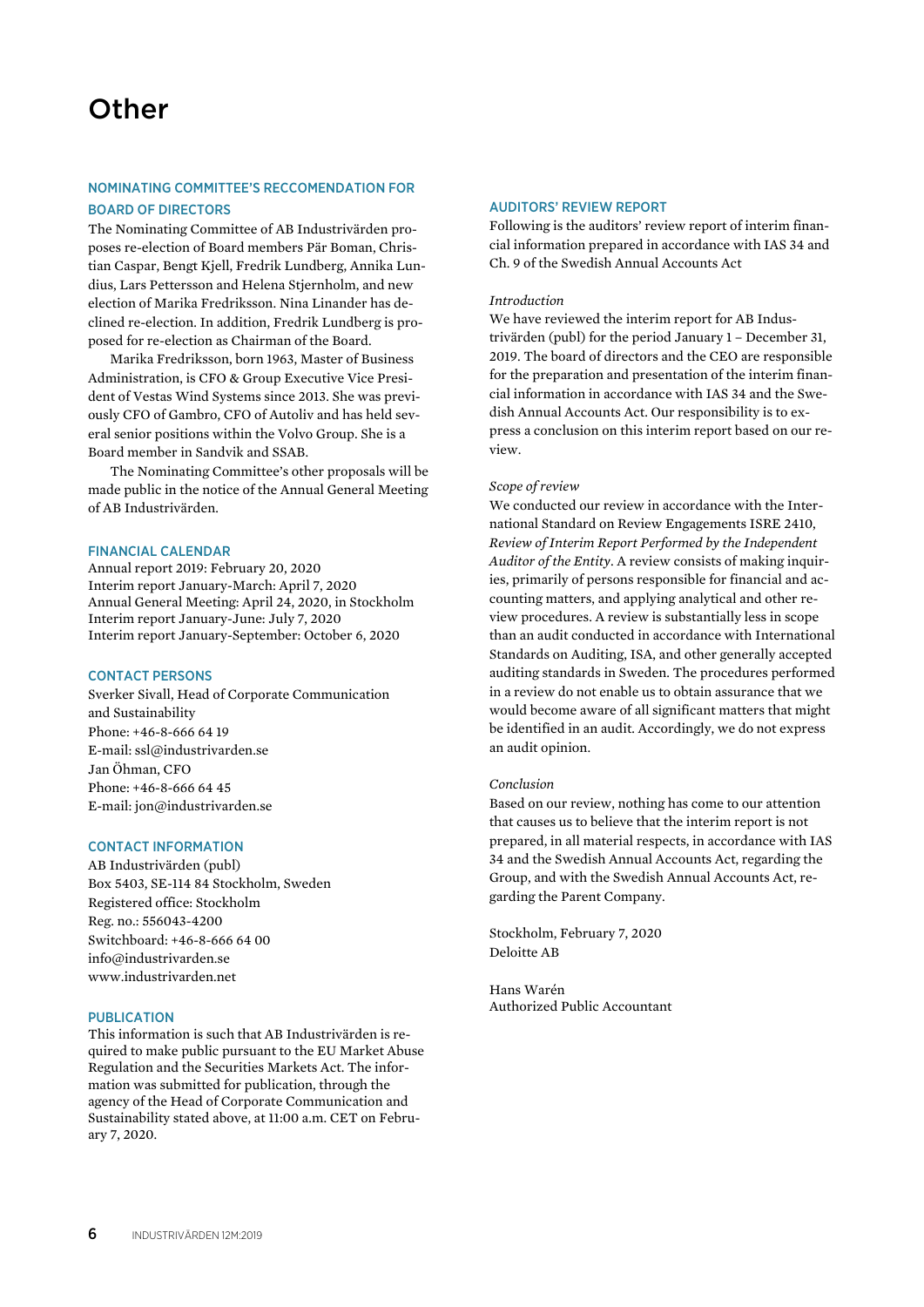# Financial statements in brief

GROUP

|                                                                                                                  | 2019      | 2018        | 2019       | 2018         |
|------------------------------------------------------------------------------------------------------------------|-----------|-------------|------------|--------------|
| <b>SEK M</b>                                                                                                     | Oct.-Dec. | Oct.-Dec.   | Jan.-Dec.  | Jan.-Dec.    |
| <b>INCOME STATEMENT</b>                                                                                          |           |             |            |              |
| Dividend income                                                                                                  | $\circ$   | $\mathbf 0$ | 4,093      | 3,764        |
| Change in fair value of financial assets                                                                         | 11,968    | $-17,305$   | 25,983     | $-11,954$    |
| Management cost                                                                                                  | $-23$     | -31         | $-115$     | -121         |
| <b>Operating income</b>                                                                                          | 11,945    | $-17,336$   | 29,961     | $-8,311$     |
|                                                                                                                  |           |             |            |              |
| Financial items                                                                                                  | -8        | -7          | $-31$      | -19          |
| Income after financial items                                                                                     | 11,937    | $-17,343$   | 29,930     | $-8,330$     |
|                                                                                                                  |           |             |            |              |
| $Tax*$                                                                                                           | $-93$     |             | $-93$      |              |
| Net income for the period                                                                                        | 11,844    | $-17,343$   | 29,837     | $-8,330$     |
|                                                                                                                  |           |             |            |              |
| Earnings per share, SEK                                                                                          | 27.21     | $-39.85$    | 68.56      | $-19.14$     |
|                                                                                                                  |           |             |            |              |
| STATEMENT OF COMPREHENSIVE INCOME                                                                                |           |             |            |              |
| Net income for the period                                                                                        | 11,844    | $-17,343$   | 29,837     | $-8,330$     |
| Items that are not to be reversed in the inc. statement                                                          |           |             |            |              |
| Actuarial gains and losses on pensions                                                                           | 51        | -14         | 51         | -14          |
| Comprehensive income for the period                                                                              | 11,895    | $-17,357$   | 29,888     | $-8,344$     |
|                                                                                                                  |           |             |            |              |
|                                                                                                                  |           |             |            |              |
| BALANCE SHEET as per end of period                                                                               |           |             |            |              |
| Equities                                                                                                         |           |             | 116,750    | 92,170       |
| Other non-current assets                                                                                         |           |             | 14         | 11           |
| Total non-current assets                                                                                         |           |             | 116,764    | 92,181       |
|                                                                                                                  |           |             |            |              |
| Cash and cash equivalents                                                                                        |           |             | 56         | 786          |
| Other current assets                                                                                             |           |             | 191<br>247 | 273<br>1,059 |
| Total current assets<br><b>Total assets</b>                                                                      |           |             |            |              |
|                                                                                                                  |           |             | 117,011    | 93,240       |
| Shareholders' equity                                                                                             |           |             | 112,528    | 85,142       |
|                                                                                                                  |           |             |            |              |
| Non-current interest-bearing liabilities                                                                         |           |             | 2,323      | 2,170        |
| Non-current non interest-bearing liabilities                                                                     |           |             | 137        | 36           |
| Total non-current liabilities                                                                                    |           |             | 2,460      | 2,206        |
|                                                                                                                  |           |             |            |              |
| Current interest-bearing liabilities                                                                             |           |             | 1,932      | 5.394        |
| Other liabilities                                                                                                |           |             | 91         | 498          |
| Total current liabilities                                                                                        |           |             | 2,023      | 5,892        |
| Total shareholders' equity and liabilities                                                                       |           |             | 117,011    | 93,240       |
|                                                                                                                  |           |             |            |              |
| <b>CASH FLOW</b>                                                                                                 |           |             |            |              |
| Cash flow from operating activities                                                                              |           |             | 3,872      | 3,492        |
| Cash flow from investing activities                                                                              |           |             | 1,163      | 3,252        |
| Cash flow from financing activities**                                                                            |           |             | $-5,765$   | $-6,571$     |
| Cash flow for the period                                                                                         |           |             | $-730$     | 173          |
|                                                                                                                  |           |             |            |              |
| Cash and cash equivalents at end of period                                                                       |           |             | 56         | 786          |
| * Pertains to deferred tax on temporary differences accounted for in subsidiaries that have no cash flow effect. |           |             |            |              |

\*\* Of which, dividends of SEK 2,502 M (2,394) paid to shareholders.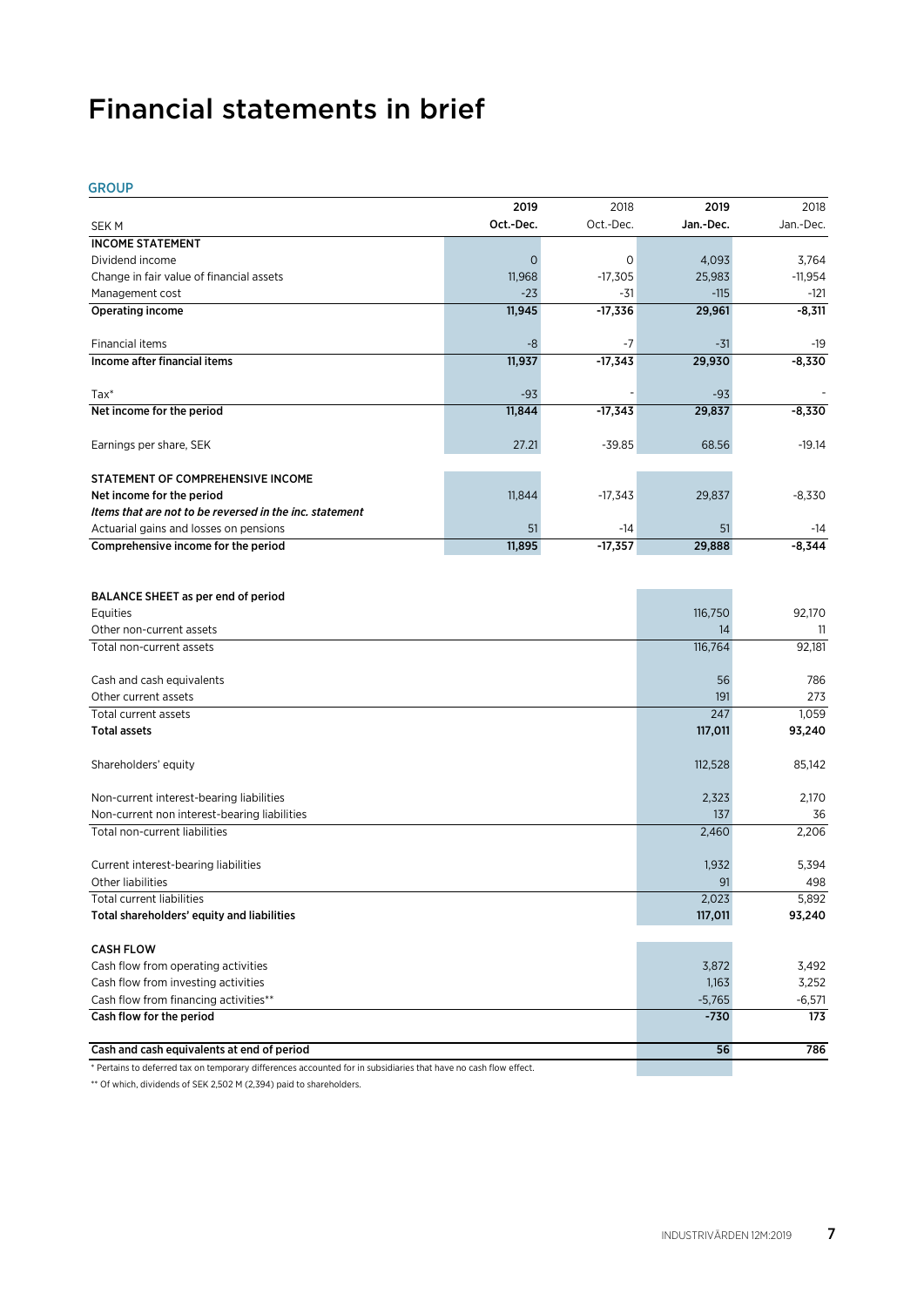# GROUP, CONT.

|                                                   | 2019      | 2018      |
|---------------------------------------------------|-----------|-----------|
| <b>SEKM</b>                                       | Jan.-Dec. | Jan.-Dec. |
| <b>CHANGES IN SHAREHOLDERS' EQUITY</b>            |           |           |
| Opening shareholders' equity as per balance sheet | 85,142    | 95,880    |
| Comprehensive income for the period               | 29,888    | $-8.344$  |
| Dividend                                          | $-2,502$  | $-2,394$  |
| Closing shareholders' equity as per balance sheet | 112,528   | 85.142    |
|                                                   |           |           |
| INTEREST-BEARING NET DEBT at end of period        |           |           |
| Cash and cash equivalents                         | 56        | 786       |
| Interest-bearing assets                           | 167       | 177       |
| Non-current interest-bearing liabilities          | 2,323     | 2,170     |
| Current interest-bearing liabilities              | 1,932     | 5,394     |
| Interest-bearing net debt                         | 4,032     | 6.601     |

# PARENT COMPANY

|                                            | 2019      | 2018      |
|--------------------------------------------|-----------|-----------|
| <b>SEKM</b>                                | Jan.-Dec. | Jan.-Dec. |
| <b>INCOME STATEMENT</b>                    |           |           |
| Operating income                           | 19,876    | $-4,991$  |
| Income after financial items               | 19,846    | $-5,007$  |
| Income for the period                      | 19,846    | $-5,007$  |
| Comprehensive income for the period        | 19,897    | $-5,021$  |
| BALANCE SHEET as per end of period         |           |           |
| Non-current assets                         | 69,314    | 53,600    |
| Current assets                             | 149       | 788       |
| <b>Total assets</b>                        | 69,463    | 54,388    |
| Shareholders' equity                       | 63,627    | 46,233    |
| Non-current liabilities                    | 2,367     | 2,206     |
| <b>Current liabilities</b>                 | 3,469     | 5,949     |
| Total shareholders' equity and liabilities | 69,463    | 54,388    |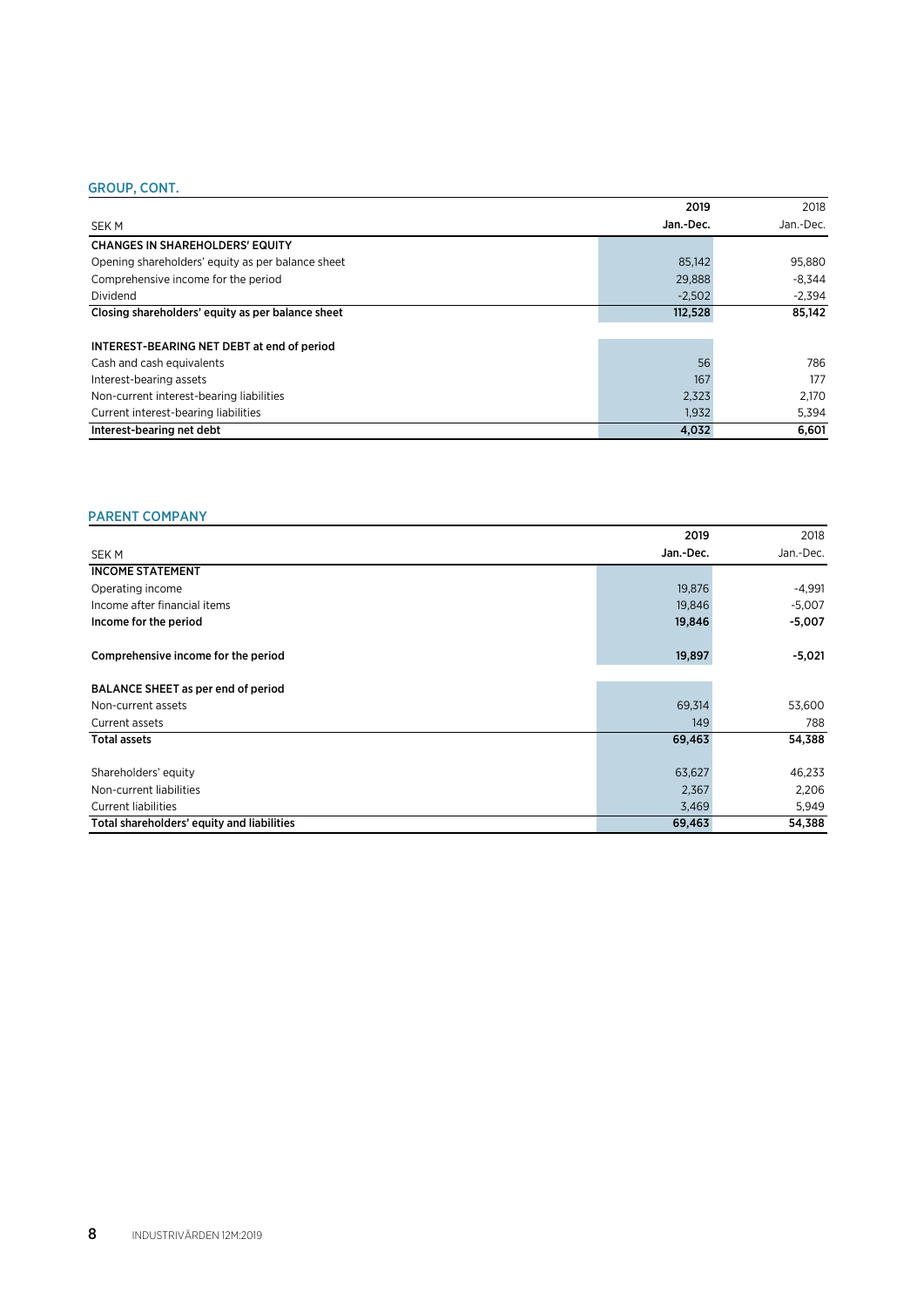# Accounting policies and other comments

# ACCOUNTING POLICIES

This interim report has been prepared in accordance with IAS 34 Interim Financial Reporting. The consolidated financial statements have been prepared in accordance with International Financial Reporting Standards (IFRS) as endorsed by the EU, and the Swedish Annual Accounts Act. The Parent Company's financial statements have been prepared in accordance with RFR 2 – Accounting for Legal Entities, and the Swedish Annual Accounts Act. New or amended IFRSs and IFRIC interpretations have not had any material effect on the Group's or Parent Company's earnings or financial position.

# ALTERNATIVE PERFORMANCE MEASURES

The definitions of the alternative performance measures net asset value, debt-equities ratio, equity ratio, market value of the equities portfolio and interest-bearing net debt are provided in the 2018 Annual Report. These alternative performance measures are essential for understanding and evaluating an investment company's business.

### TOTAL RETURN ESSITY AND SCA

The total returns for Essity and SCA have been calculated as the respective companies share of the original company SCA's total return before the split (based on share of value at the time of the split) and thereafter based on the value performance of the respective companies. The split was carried out on June 9, 2017, and the first day of trading in Essity shares was June 15, 2017.

### FAIR VALUE MEASUREMENT OF FINANCIAL INSTRUMENTS

In accordance with IFRS 13, financial instruments are measured at fair value according to a three level hierarchy. Classification is based on input data that is used in measuring the instruments. Instruments in Level 1 are valued according to quoted prices for identical instruments in an active market. Instruments in Level 2 are measured in a valuation model which uses input data that are directly or indirectly observable in the market. Instruments in Level 3 are measured using a valuation technique based on input data that are not observable in a market.

| 12/31/2019               | Level 1 | Level 2 Level 3 |                | Total   |
|--------------------------|---------|-----------------|----------------|---------|
|                          |         |                 |                |         |
| Assets                   |         |                 |                |         |
| Equities                 | 116,376 |                 | 374            | 116,750 |
| <b>Total assets</b>      | 116,376 | -               | 374            | 116,750 |
|                          |         |                 |                |         |
|                          | Level 1 | Level 2 Level 3 |                | Total   |
| <b>Liabilities</b>       |         |                 |                |         |
| Derivatives, etc.        |         | 44              |                | 44      |
| <b>Total liabilities</b> |         | 44              | $\blacksquare$ | 44      |

No changes have been made between levels compared with the preceding year.

### RISKS AND UNCERTAINTIES

The dominant risk in Industrivärden's business is share price risk, i.e., the risk of a change in value caused by changes in share prices. A 1% change in the share price of the holdings in the equities portfolio as per December 31, 2019, would have affected its market value by approximately +/– SEK 1.2 billion. Further information about risks and uncertainties are provided in the 2018 Annual Report.

### TAX

In recent times, the value concentration in Industrivärden's equities portfolio has increased. During the second quarter of 2019 Industrivärden informed the Swedish Tax Agency about this fact, in order to clarify whether Industrivärden should be taxed as an investment company or a conventionally taxed company. During the third quarter 2019, the Swedish Tax Agency announced that Industrivärden should continue to be taxed as an investment company.

# RELATED PARTY TRANSACTIONS

During 2019, dividend income was received from associated companies.

#### EVENTS AFTER THE BALANCE SHEET DATE

No significant events have occurred after December 31, 2019.